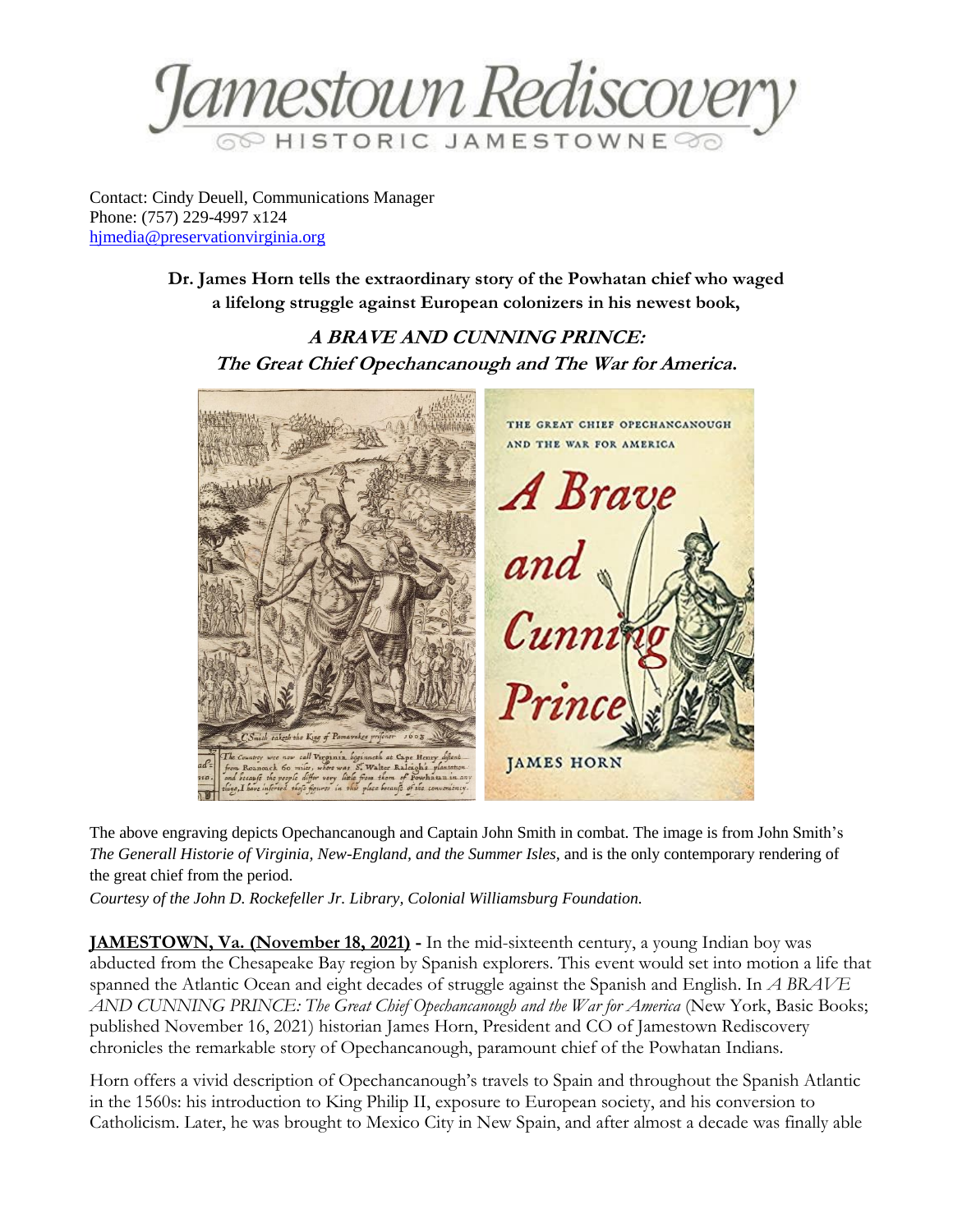to return to his homeland in coastal Virginia. Opechancanough led a group of Jesuits to establish a mission there, but shortly after arriving organized a war party and orchestrated their destruction.

Over the next thirty-five years Opechancanough and his brother, Powhatan, the more widely known of the two, established a formidable chiefdom. Following English efforts to settle in Virginia after 1607, Opechancanough launched a succession of onslaughts in an attempt to expel the settlers from his land. This series of wars, the first Indian wars in British America, spanned the next 40 years. While ultimately unsuccessful, he would come closer than any other warrior chief in this era to succeeding. A brilliant strategist and charismatic leader, he survived to be nearly 100 years old and died, as he lived, fighting the colonists.

*A BRAVE AND CUNNING PRINCE* was made possible by **The Two Friends of History Fund for Indian Initiatives and Educational Programs**, a special fund supporting Jamestown's educational programs and materials to share the narrative of First Peoples. It is the first book to recount the extraordinary life of the Powhatan chief, whose story has no other parallel in American history. Horn illuminates not just the events of his life, but also the experiences, agency, and perspectives of the Powhatan peoples he led. Although unquestionably one of the greatest American military figures in early American history, he has received little public recognition until now.

## **Praise for A Brave and Cunning Prince**

"James Horn combines cutting-edge scholarship with vivid, accessible prose in this sweeping narrative of Opechancanough's eventful and eye-opening life story."

## —**James Rice**, author of *Tales from a Revolution: Bacon's Rebellion and the Transformation of Early America*

"This book tells the story of one of the most fascinating figures in American history—the older brother of the more famous man we know as Powhatan. Most Americans probably have never heard of Opechancanough, but *A Brave and Cunning Prince* makes it clear that his name ought to ring in our mythology with the tragic names of Chief Joseph of the Nez Perce, Sitting Bull and Crazy Horse of the Sioux, the Apache's Geronimo, and the Comanche's Quanah Parker. Opechancanough's experiences and travels rival those of John Smith, and his leadership was demonstrably more effective. Though eclipsed in the records by both Smith and his own brother, Opechancanough might have been the most important of the three. Opechancanough's story is long overdue, and who better to tell the tale than our generation's foremost authority."

—**Joseph Kelly**, author of *Marooned: Jamestown, Shipwreck, and a New History of America's Origin*

"*A Brave and Cunning Prince* is brilliant, stunning, original, and un-put-downable. Horn's gripping prose and remarkable detective skills transport the reader to the Chesapeake Bay, Madrid, Mexico City, Havana, and London and into the mind of the talented, indefatigable Powhatan chief, Opechancanough. Upending the traditional Jamestown colonization narrative, Horn centers the Powhatan people, uncovering their priorities and their perceptions of the invaders who tried to colonize their land. Horn has crafted a magnificent, important biography, essential reading for anyone who seeks to understand early America."

—**Lorri Glover**, Saint Louis University

"James Horn has produced the first full biography of Paquinquineo/Opechancanough, making a compelling case that these two important figures in the Indigenous history of Virginia were one and the same. This transatlantic biography will be of great value to anyone interested in the vast history of what in Horn's hands becomes an Algonquian Atlantic."

—**Michael Leroy Oberg**, SUNY-Geneseo